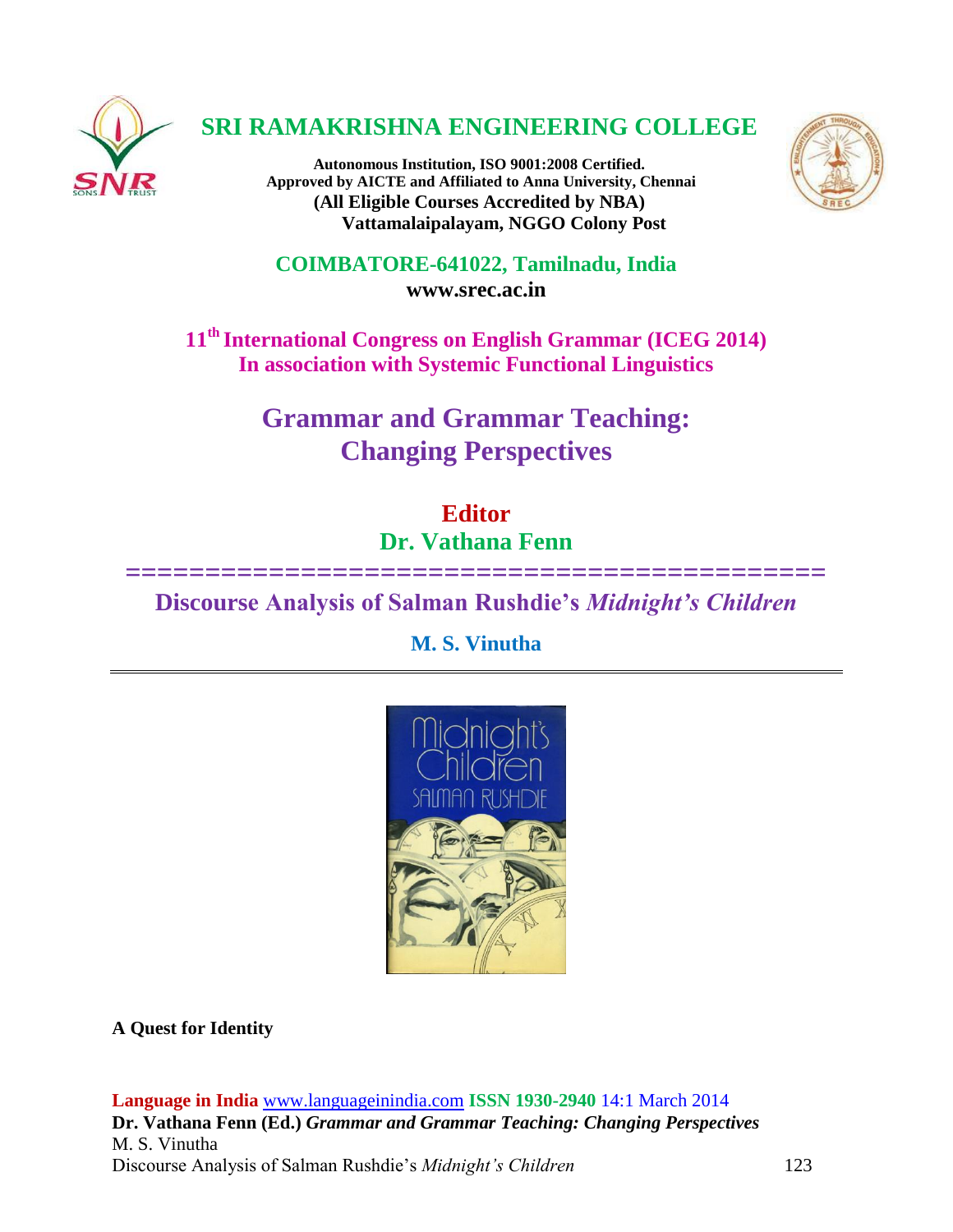Salman Rushdie's *Midnight's Children* has been described as fantasy, history, autobiography, a political novel, a novel with a theme of quest for identity, etc. It has been viewed through various literary angles, rather than the angle of language. This novel has catapulted Rushdie to well-deserved fame in 1981 for his play with language. The writer has been widely acclaimed for his experimental style and a remarkable cerebral fertility.

#### **Freedom at Midnight**

In this novel, Saleem Sinai, the protagonist is born at midnight on August  $15<sup>th</sup> 1947$  – the very instant that India attained her independence. Saleem's generation is represented by 1001 children born in the first hour of India's independence. Each one has some special preternatural ability and the power to telepathically communicate with each other through Saleem who has the power to read others' thoughts. Saleem hopes that these children can work together and use their powers for the betterment of their country. But, they never do anything. Instead, their powers are destroyed by their own people.

## **Saleem's Autobiography**

In this novel Saleem writes his autobiography, reading it aloud to Padma who takes care of him and links it with the contemporary history of his country. Throughout the novel Saleem's inner life is a function of the historical forces affecting his state. In this manner Salman Rushdie links historical facts with fictional elements by intellectually systematizing the records and survivals of the history of India.

# **A Post-modern Novel – Fact and Fiction Blurred**

This novel is considered a postmodern novel. In any postmodern novel, there is a blurring of two genres and in this novel fact and fiction are blurred. It also contains many postmodern elements such as irony, parody, self-reflexive narration, etc., which are nothing but the language aspects throughout the novel. So, as the language aspect is of utmost importance in any postmodern novel, discourse analysis which concentrates on variation in the use of language throws light on the novel as a postmodern novel, and in the process leads to the heart of the novel.

**Language in India** [www.languageinindia.com](http://www.languageinindia.com/) **ISSN 1930-2940** 14:1 March 2014 **Dr. Vathana Fenn (Ed.)** *Grammar and Grammar Teaching: Changing Perspectives* M. S. Vinutha Discourse Analysis of Salman Rushdie's *Midnight's Children* 124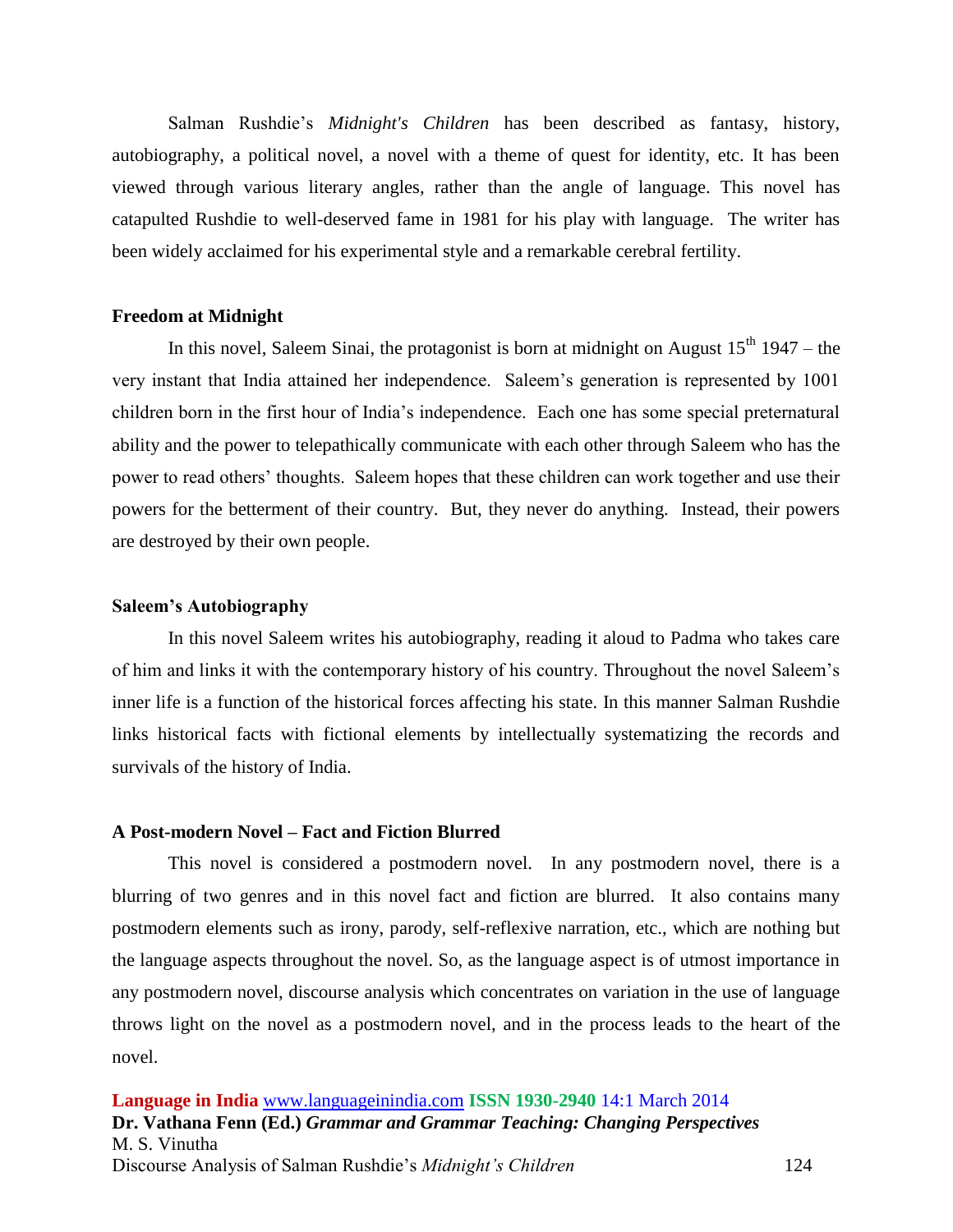#### **Lexical Analysis -** *Cousinji*

The first stage of analysis is of lexical items, which is done in terms of neologism, words with unusual affixation, unusual words and words in different languages. Neologisms like 'cousinji', 'chutnification', 'crorepatis', etc., are abundantly used. The vocabulary given to each character suits them perfectly. Unusual words like 'writery', 'looker-after', 'writing-shiting' are used to retain the flavor of the vernacular. There is an authentic delineation of Indian life and attitudes through the use of many Indian words taken from Urdu and Hindi (Kachcha, Yara, Bhai, Badmaash, Fauj, Sadar, Shaitan, etc.).

### **New Words from Indian Usage**

We can also see that in the phrases like 'Gib the car poliss, Begum?', 'Let us in Maharaj!', the words like 'Gib', 'poliss' break open the realistic mode of presenting the divisions of race and class highlighting India's oppressed and downtrodden through their repeated encounters with the elite. Rushdie's use of Indian names like 'Jawan'. 'Babu'. 'Buswallah', 'Fakir' can also be found a number of times Rushdie has created new words by adding 'ed' to the words (browned, stethoscoped, etc.,) and adding suffix 'y' to the words (cobwebby, spidery, down to earthery, etc.,). Onomatopoeic words like 'poof', 'ekkkhh-thoo' etc., can also be seen in the novel in various places. Rushdie's purpose of using such unusual words is to give the novel an Indian flavor. He has used various words from various Indian languages like Hindi, Urdu and Sanskrit to evoke Indianism in the novel. Through this style of writing, he has also highlighted the cross-cultural interactions in the novel.

# **Structural Elements –** *Irony, etc.*

The next stage of analysis is the analysis of structural elements. Here the narrative elements like events, parody, irony, self-reflexive narration and switching from first person to third person are focused upon. The analysis of different kinds of events (events in which historical and fictional characters meet, instances in which historical and fictional events coincide, events in which historical events and fictional characters meet) lead to the conclusion that Indian politics and Saleem's story are inter-woven with great skill. We can understand

**Language in India** [www.languageinindia.com](http://www.languageinindia.com/) **ISSN 1930-2940** 14:1 March 2014 **Dr. Vathana Fenn (Ed.)** *Grammar and Grammar Teaching: Changing Perspectives* M. S. Vinutha Discourse Analysis of Salman Rushdie's *Midnight's Children* 125